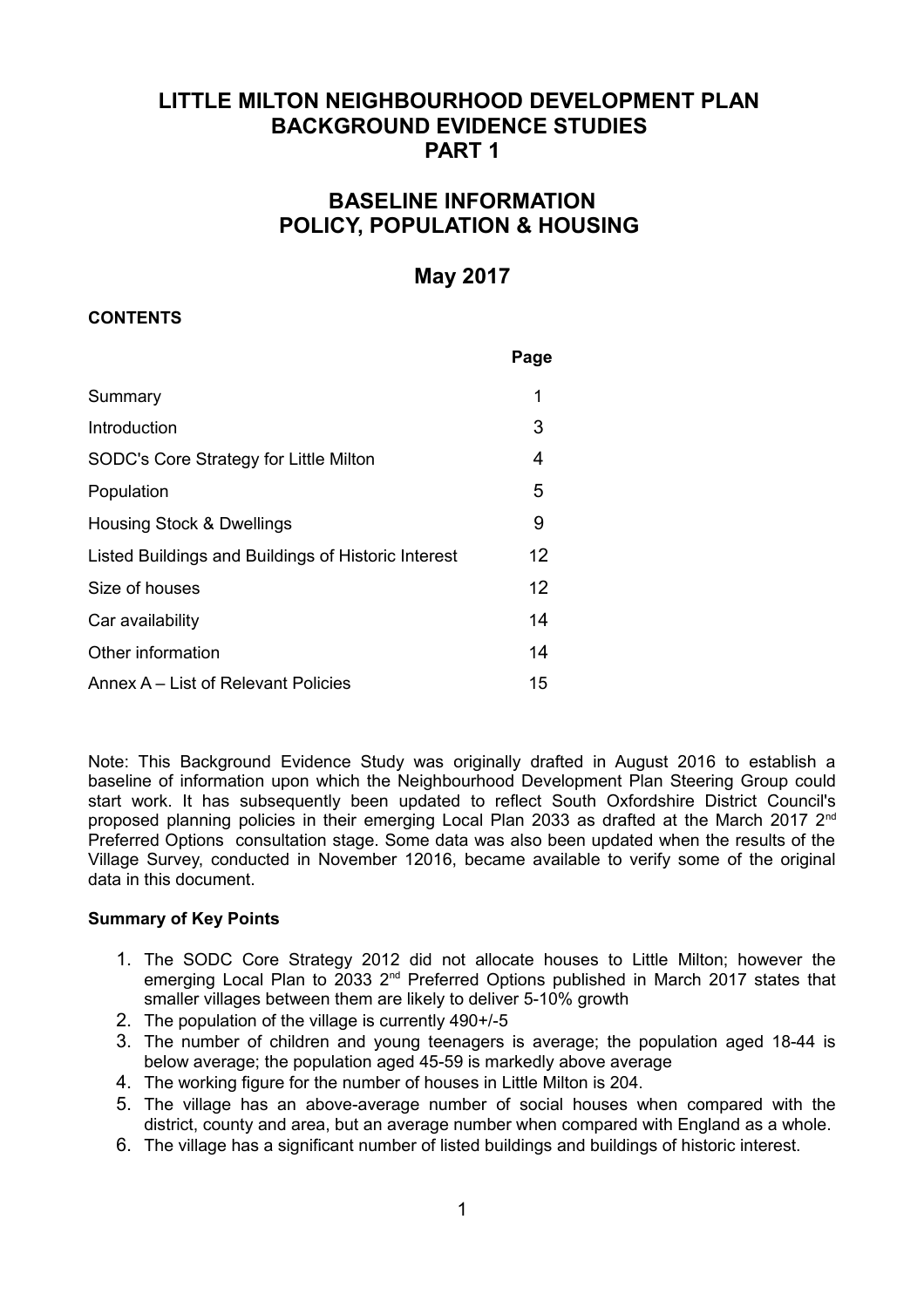- 7. The village has an average number of 1, 3 and 5 or more bedroom houses. The number of 2-bedroomed houses is below average; the number of 4-bedroomed houses is above average.
- 8. The village has an average percentage of semi-detached or terraced houses, an aboveaverage number of detached houses but virtually no flats, maisonettes or apartments

A comprehensive overview of the village is available through the *Action with Communities in Rural England (ACRE) Rural Evidence Project - Rural community profile for Little Milton November 2013 – [click here](http://www.communityfirstoxon.org/wp-content/uploads/2016/07/RuralPlaceProfile_E04008143_Little_Milton.pdf)*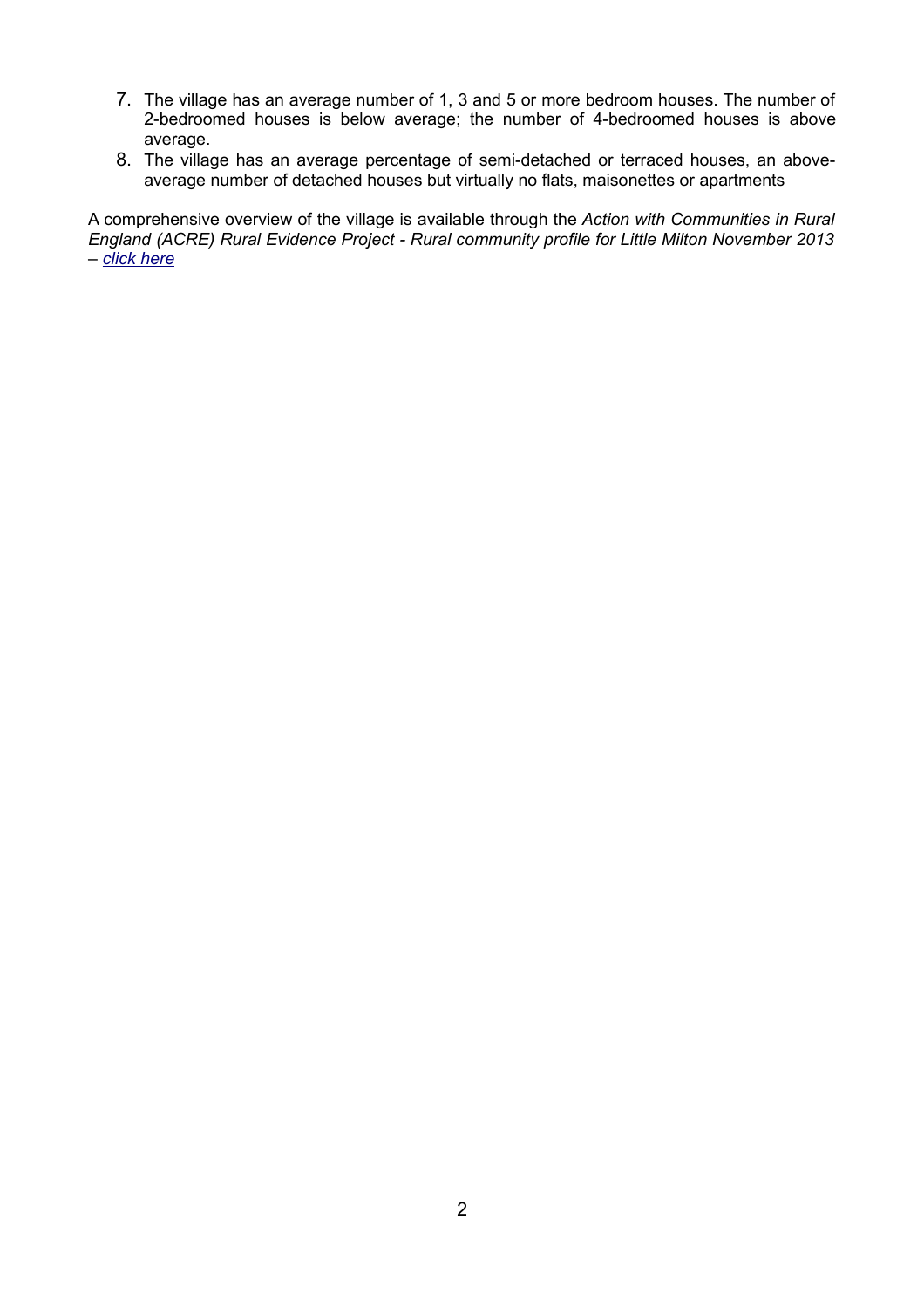### **Introduction**

This document is intended as a source of relevant information to assist in developing a Neighbourhood Plan. It summarises the key housing and development policies which form the foundation of a Neighbourhood Plan and provides key data on the current population and housing stock of the village.

#### **Nature of the Village**

Little Milton is a small village of about 500 people which is situated on a low ridge overlooking the valley of the River Thame. It is situated 7.5 miles south east of Oxford, in the county of Oxfordshire and the district of South Oxfordshire. It developed primarily as a farming community and the historic farms still form the nucleus of the village. However, after the Second World War employment in agriculture declined and now many of the population commute from the village to centres of employment in Thame, Oxford, Reading, the Science Vale, and London. A small but significant number of people also work from home.

The village sits on a low ridge surrounded by open agricultural land. The historic core of the village is a Conservation Area and contains a number of listed buildings or buildings of historic interest, some dating back to the 16<sup>th</sup> century. Much of the land to the east of the village is a nature reserve owned by  $B$ BOWT<sup>[1](#page-2-0)</sup>.

There are a small number of light industrial units located on farming land half a mile west of the centre of the village. These units lie off main road and are accessible along farm roads only. Traffic from these units does not come into the village.

The A329 coming south from Junction 7 of the M40 runs through heart of the village and carries a heavy volume of traffic, particularly during rush hours. HGV traffic through the village is a particular concern as the road in the centre of the village is not wide enough for two HGVs to pass and minor collisions occur with monotonous regularity.

Stone built houses and cottages, many of them thatched, predominate in the core village and define the nature of the village. There are 29 listed buildings, which are mainly focused in the Conservation Area, reflecting the historic character of Little Milton as a village of medieval origin consisting of a group of large farms and smaller cottages set around a church and Manor House within its own historic fields.

Some more modern houses were built as infill in the core village before the Conservation Area was designated in 1984. However these do not detract from the essential nature of the core village as a picturesque community.

The village is surrounded on all sides by open farm land with wide open views to the Chiltern Hills in the east and to the River Thame in the west.

<span id="page-2-0"></span>Bucks, Berks & Oxon Wildlife Trust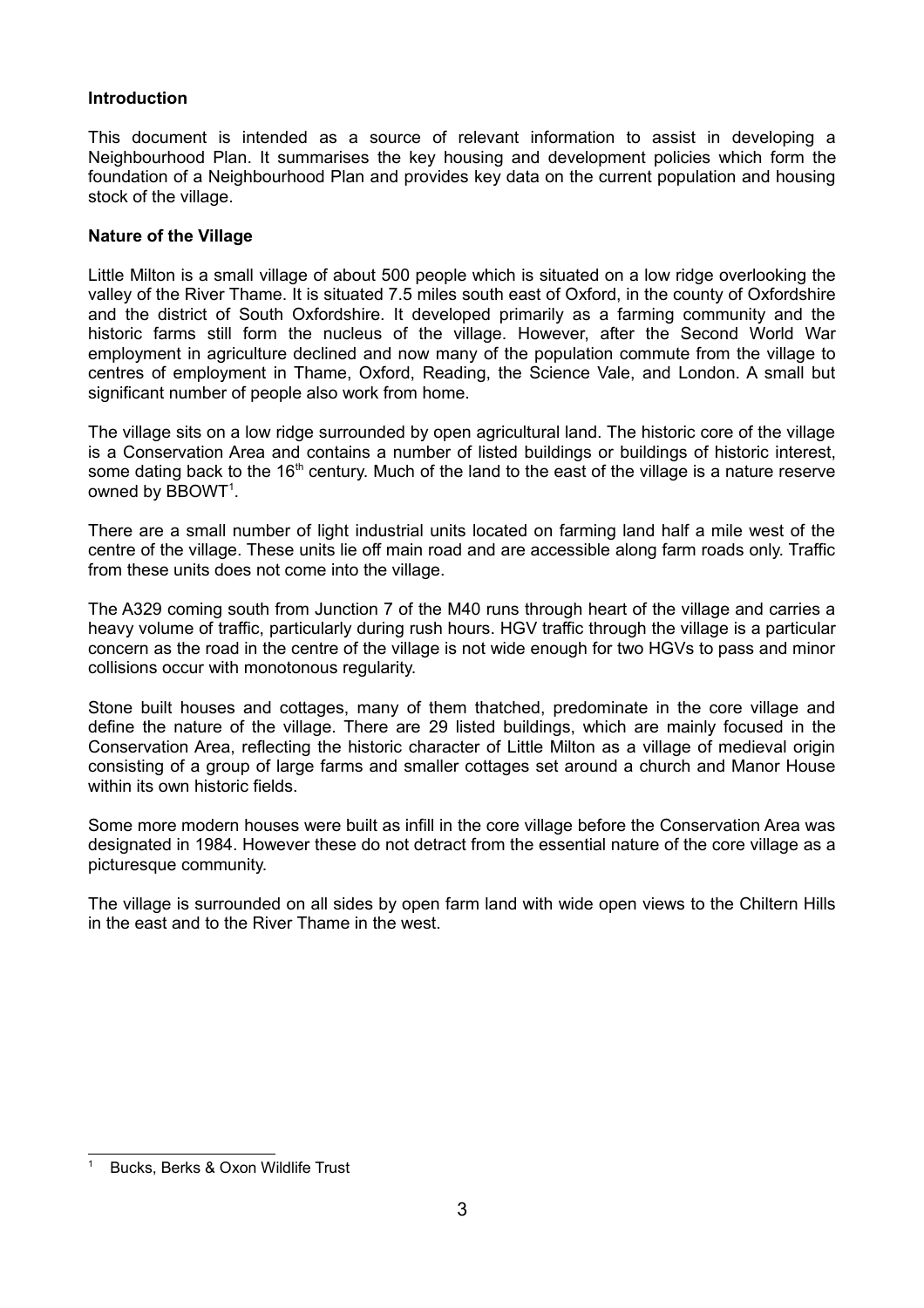# **SOUTH OXFORDSHIRE DISTRICT COUNCIL'S CORE STRATEGY FOR LITTLE MILTON**

See Annex A for further detail.

The current Core Strategy<sup>[2](#page-3-0)</sup> states:

|    | No specific allocation of houses to Little Milton                                                                                                |
|----|--------------------------------------------------------------------------------------------------------------------------------------------------|
|    | Infill allowed $-5$ -6 houses on sites up to 0.2ha                                                                                               |
| ∣3 | Affordable housing may be built on small rural exception sites, but only for those people<br>with a local connection and if a need is identified |

South Oxfordshire District Council's Core Strategy to 2027, and in particular policy CSR1, identifies Little Milton as a 'Smaller Village'. In the overall plan for housing allocations within the district, the Strategy allocates no houses to Smaller Villages. Infill is allowed on sites up to 0.2ha (45m x 45m), equivalent to 5-6 houses.

Rural exceptions are allowed if a need is shown; rural exceptions are small sites primarily for affordable housing, within or adjacent to villages where market housing would not normally be permitted (eg. on Green Belt). SODC's detailed policy for rural exception sites has yet to be published, but national guidance indicates:

Rural exception sites should only be used for affordable housing in [perpetuity.](http://www.deliveraffordablehomes.co.uk/glossary/p/perpetuity/) A Rural Exception Site policy should seek to address the needs of the local community by accommodating households who are either current residents or have an existing family or employment connection, whilst also ensuring that rural areas continue to develop as sustainable, mixed, inclusive communities. However the National Planning policy Framework (NPPF) states that local planning authorities should now consider allowing some market housing on rural exception sites to facilitate the provision of affordable housing to meet local needs.

However SODC's Local Plan to 20[3](#page-3-1)3 Preferred Options<sup>3</sup> proposes a number of key changes to the above policy:

- 1. An expectation of a 5-10% increase in housing stock over the life of the plan in small villages
- 2. Changes in the numbers and percentages of affordable houses to be provided
- 3. A change in the definition of infill to include not just sites within a built-up frontage but also sites within settlements where the site is closely surrounded by buildings

<span id="page-3-0"></span><sup>&</sup>lt;sup>2</sup> South Oxfordshire Core Strategy Adopted December 2012

<span id="page-3-1"></span><sup>&</sup>lt;sup>3</sup> SODC Local Plan 2033 2<sup>nd</sup> Preferred Options March 2017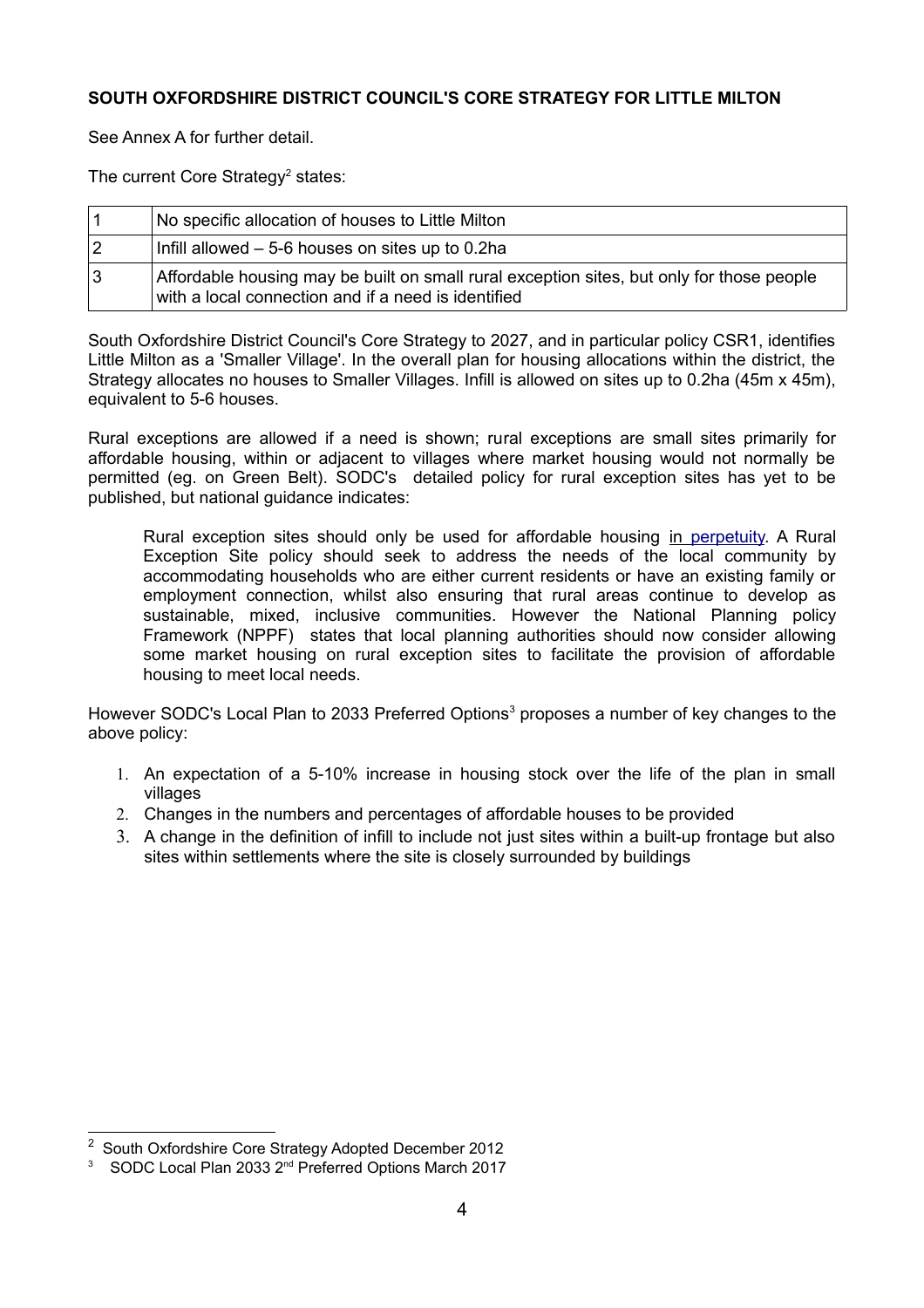### **POPULATION**

The Community Led Plan<sup>[4](#page-4-0)</sup> derived an extrapolated total population of the village of 496 in 2013. The 2011 Census data<sup>[5](#page-4-1)</sup> indicated a population of 486, compared with 493 in 2001. The age profiles compare as follows:



Population compared 2001 v 2011

There was a 2% decline in the population as measured by the 2011 Census compared with an 8% increase in the population of Oxfordshire.

The 2011 age profile $6$  compares with district, county and national data as follows:

<span id="page-4-0"></span><sup>&</sup>lt;sup>4</sup> Little Milton Village Plan 2014<br><sup>5</sup> ONS 2011 Census Little Milton

<span id="page-4-1"></span><sup>5</sup> ONS 2011 Census Little Milton: Population

<span id="page-4-2"></span><sup>6</sup> ONS 2011 Census Little Milton: Age Structure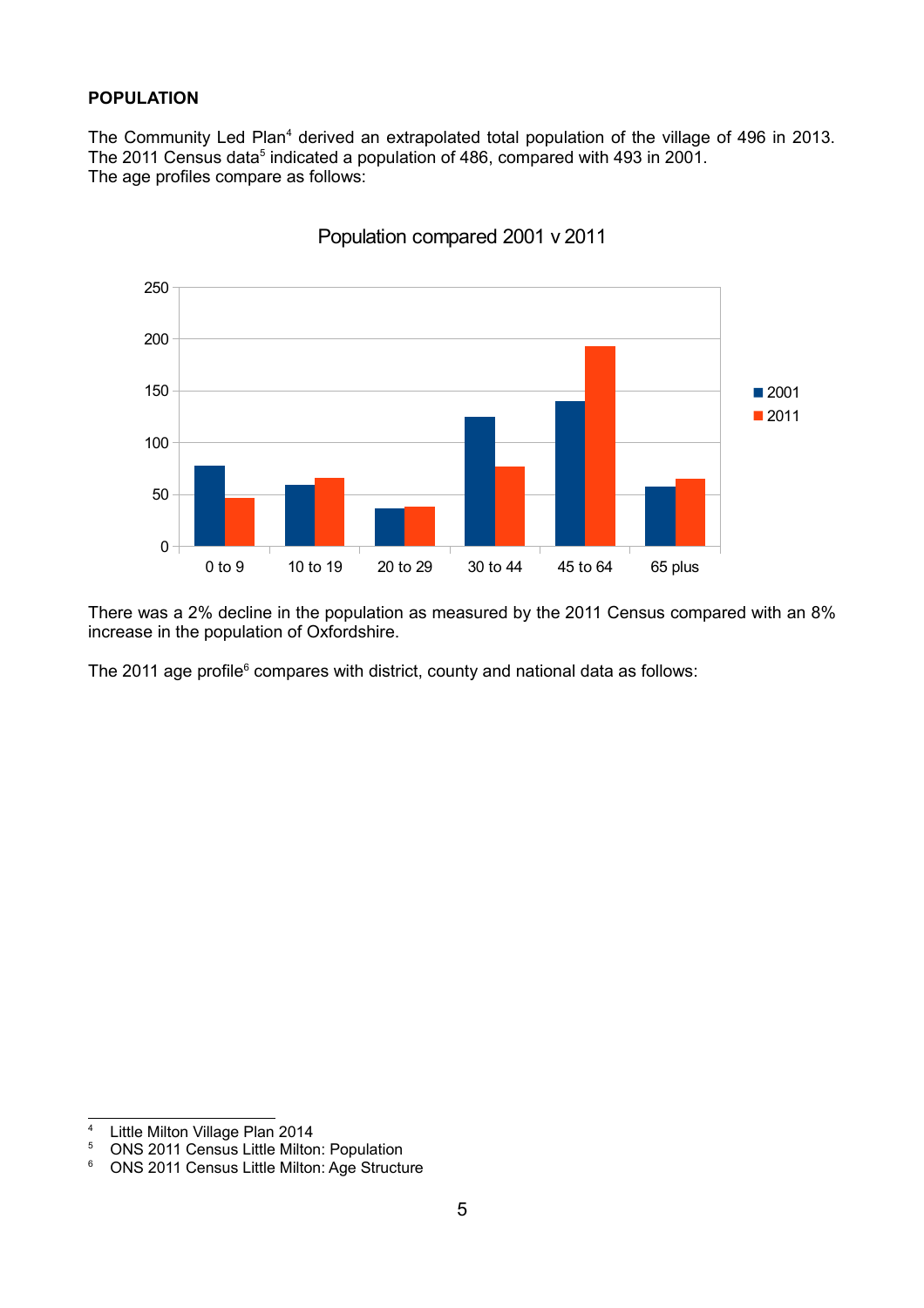

# Little Milton Age Profile 2011

The village has an average number of children and young teenagers. However the population is below average aged 18-44, and markedly above average 45-59. This trend was verified by data from the Village Survey 2016:



# Demographics - 2016 village survey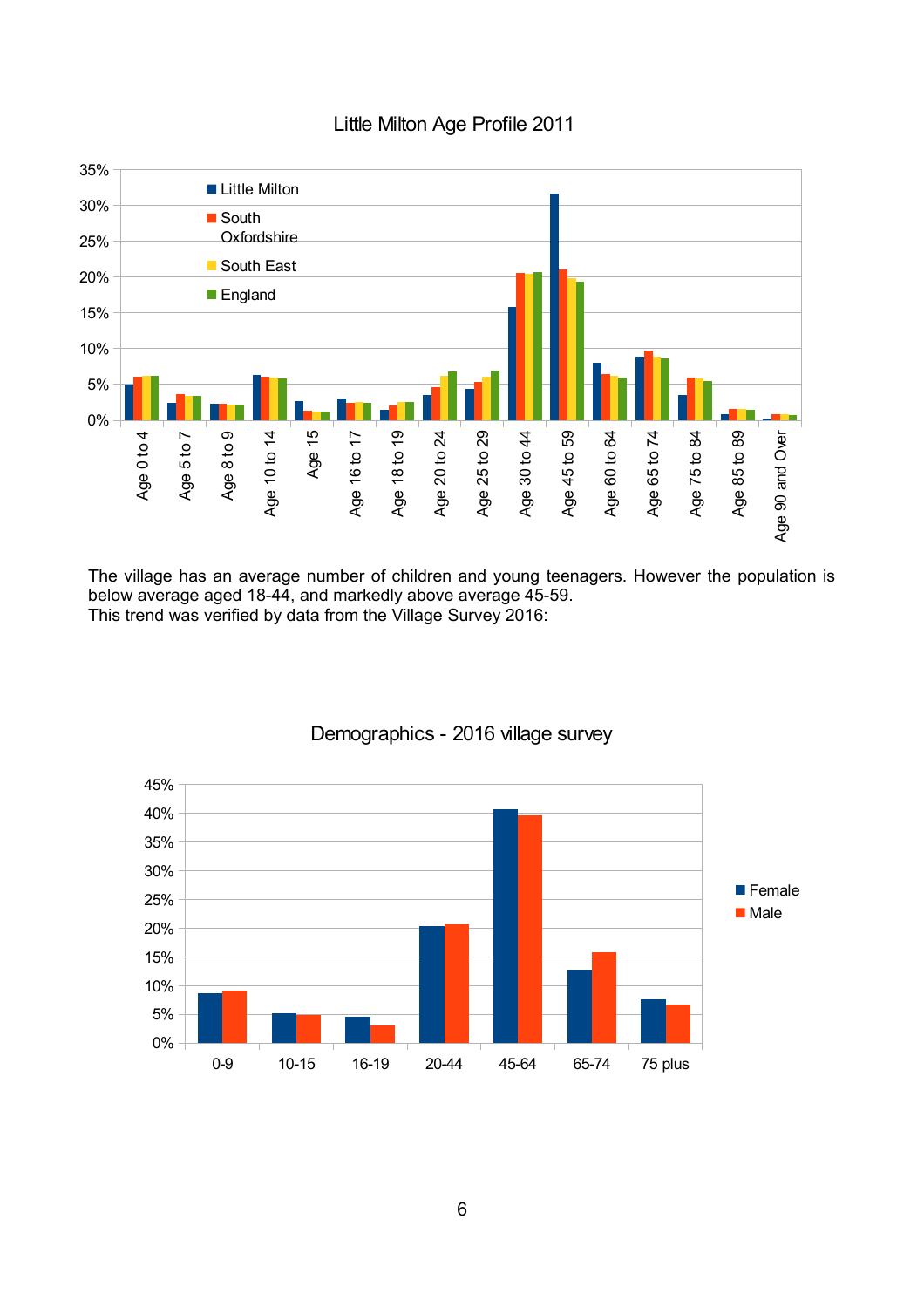In 2011<sup>[7](#page-6-0)</sup>, there were:

- 85 children under 16
- 335 working age adults
- 65 people over 65
- 5 lone parent families with children
- 15 single pensioner households

The composition of households is as follows $8$ :



Over 55% of the population has lived in the village for over 10 years and, as people have stayed on in the village, this has contributed to an older population than average.

<span id="page-6-0"></span><sup>&</sup>lt;sup>7</sup> Census 2011 (table KS102EW)<sup>8</sup> Census 2011 (tables KS201EW)

<span id="page-6-1"></span>Census 2011 (tables KS201EW, KS204EW and KS105EW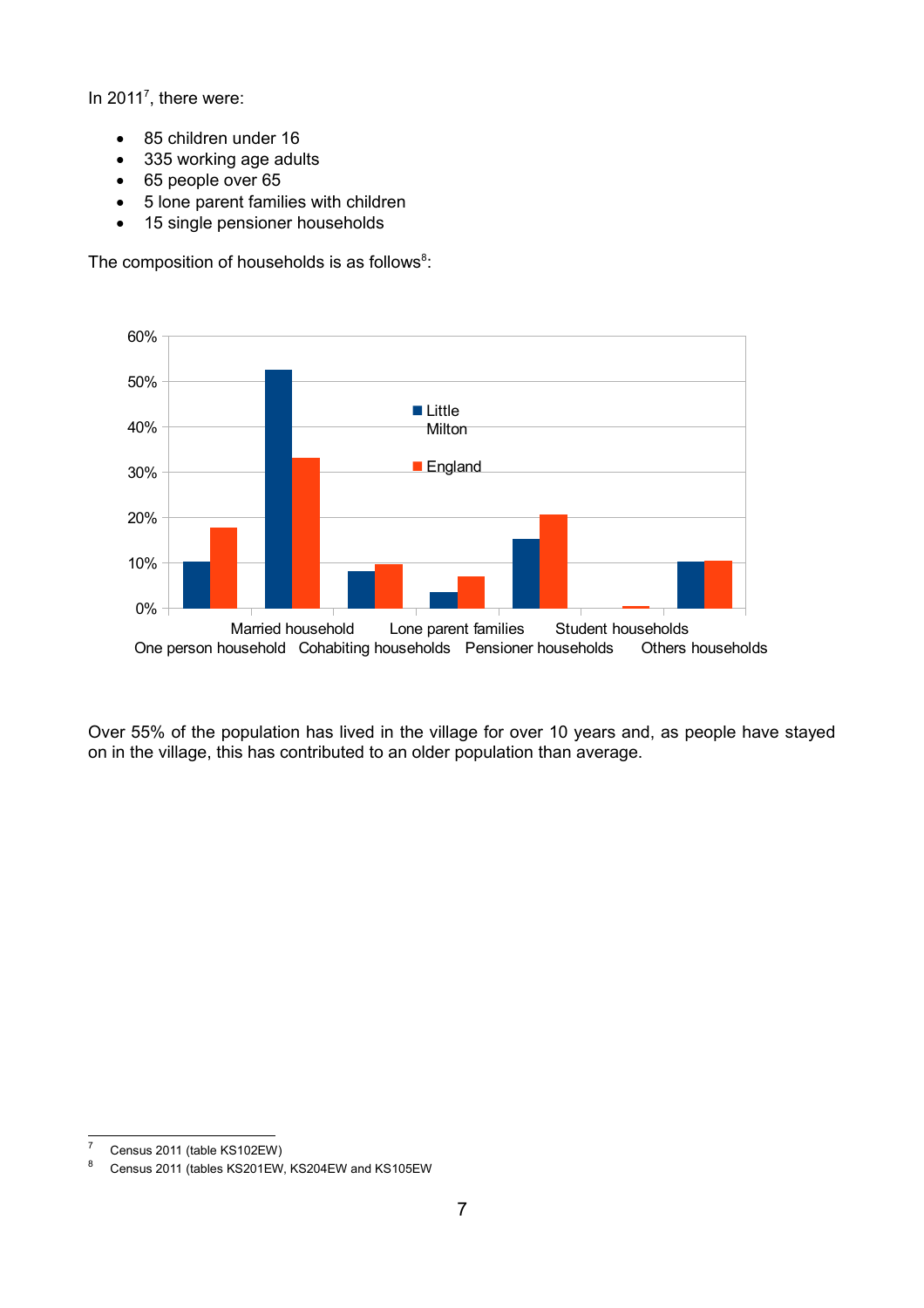



Data from the Village Survey 2016 confirms these figures.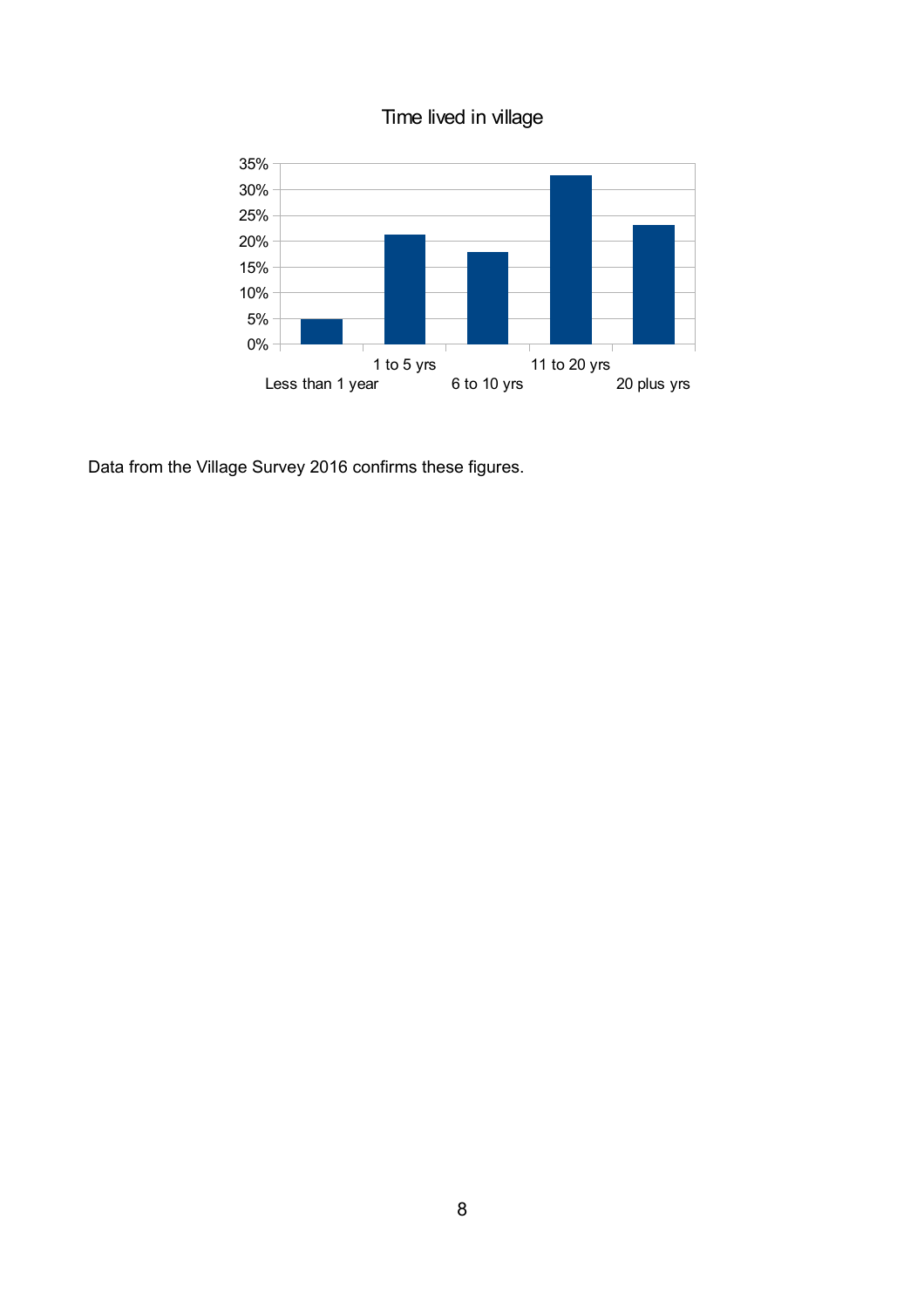### **HOUSING STOCK AND DWELLINGS**

The 2011 Census indicated that there are 204<sup>[9](#page-8-0)</sup> dwellings in Little Milton. A map survey<sup>[10](#page-8-1)</sup> also shows that there are 204 houses in the parish. Some of the houses date back to the  $16<sup>th</sup>$  century. Up to about 1960, the village comprised approximately 125 dwellings. Since then, houses have been added along the High Street and Haseley Road, and developments at Milton Manor Drive, Chiltern View and Warren View have increased the housing stock by about 60%.

Only 8 dwellings in the parish lie outside the core village - Ditch End (5), Orchard House (1), Views Farm Cottages (2), Warren Barn Farm (1).

104 dwellings are detached houses, 51 are semi-detached and 44 are terraced, including end of terrace, plus 6 others eg. temporary accommodation, caravans.

146 houses are owned by the occupants; 48 are rented<sup>[11](#page-8-2)</sup>.

### **Social Housing**

Of the rented houses, 36 (17.7% of all houses) are classed as social housing, administered by SOHA<sup>[12](#page-8-3)</sup> (most of Old Field and 4 houses in Thame Road) or Sovereign Housing (Warren View) on behalf of the District Council.

The stock of social housing has increased as follows:

|                    |                                                 | Total |
|--------------------|-------------------------------------------------|-------|
| $ Up$ to mid 1990s |                                                 | 23    |
| Mid 1990s          | Add 6 at Warren View                            | 29    |
| 2003               | Demolish 6 in Old Field/Thame Road and erect 13 | 36    |

The figure of 36 for social housing administered by housing associations is at variance with Census 2011 data which indicates 28 social rented houses. However the figure of 36 was verified from Land Registry data<sup>[13](#page-8-4)</sup> and also in consultations with the relevant housing associations<sup>[14](#page-8-5)</sup> and SODC housing department<sup>[15](#page-8-6)</sup> in July 2016. 20 private rented houses were recorded in the 2011 census. It is presumed that some tenants were unsure which category to tick when recording census data and that some of these houses are, in fact, owned by housing associations.

In the Village Survey 2016, 19% of households indicated they were renting from a Housing Association, which is consistent with the above figures.

<span id="page-8-0"></span><sup>&</sup>lt;sup>9</sup> ONS 2011 Census Little Milton: Dwellings

<span id="page-8-1"></span><sup>10</sup> Parish Online Maps July 2016 (Ordnance Survey)

<span id="page-8-2"></span><sup>11</sup> ONS 2011 Census Little Milton: Tenure

<span id="page-8-3"></span><sup>&</sup>lt;sup>12</sup> South Oxfordshire Housing Association

<span id="page-8-4"></span><sup>&</sup>lt;sup>13</sup> Land Registry Title Deeds searched 20 July 2016

<span id="page-8-5"></span><sup>&</sup>lt;sup>14</sup> Telephone calls SOHA and Sovereign Housing 20 July 2016

<span id="page-8-6"></span><sup>&</sup>lt;sup>15</sup> Telephone SODC housing department 20 July 2016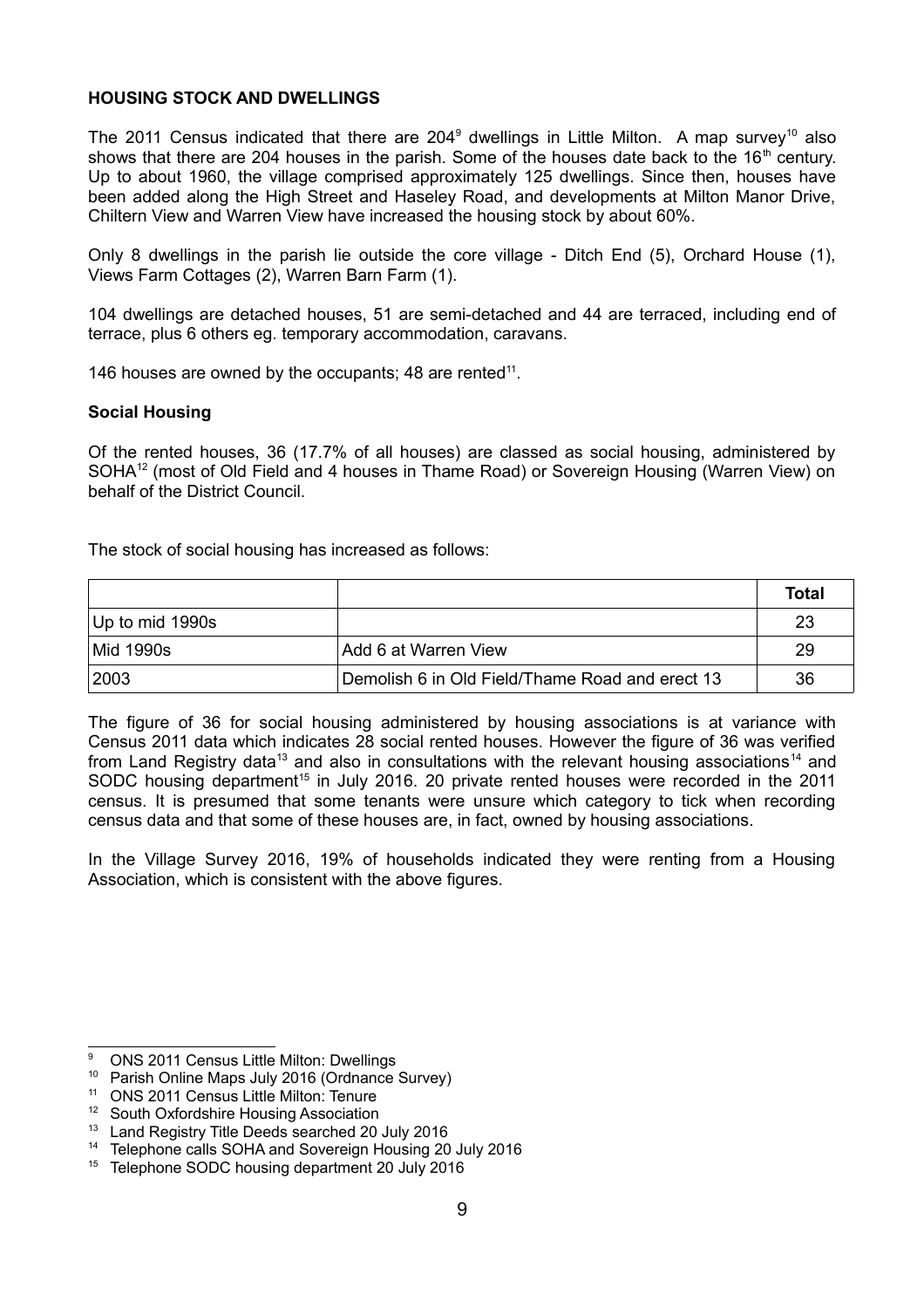Notwithstanding the census data, 36 is the correct number for social housing in Little Milton. The figure of 17.7% social housing in the village compares with local and national figures<sup>[16](#page-9-0)</sup> as follows:

|                    | <b>Percentage Social Housing</b> |  |
|--------------------|----------------------------------|--|
| Little Milton      | 17.7%                            |  |
| South Oxfordshire  | 11.3%                            |  |
| Oxfordshire        | 14.2%                            |  |
| South-East England | 13.7%                            |  |
| England            | 17.6%                            |  |



# % Social Housing

<span id="page-9-0"></span><sup>16</sup> ONS 2011 Census Little Milton: Tenure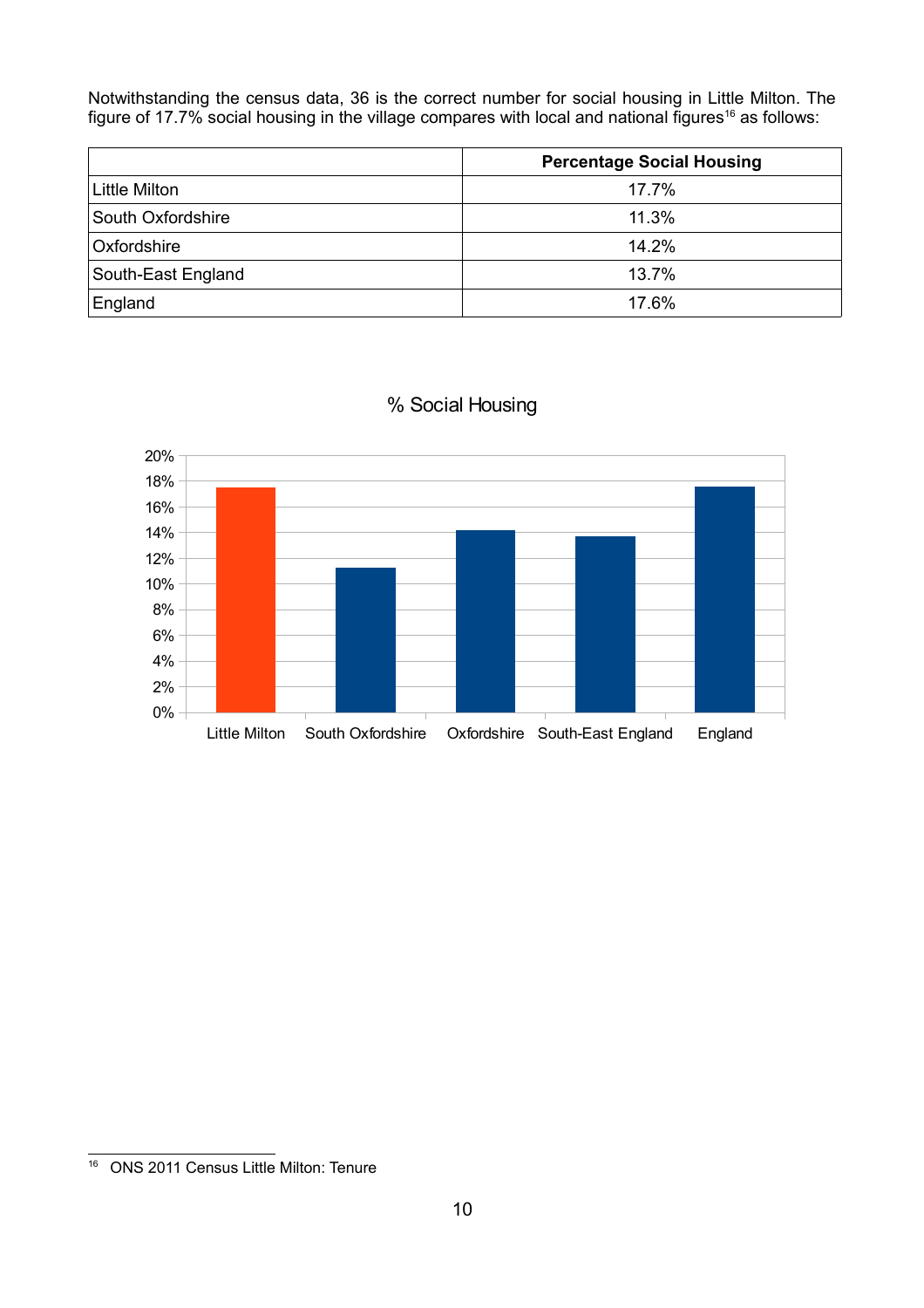Comparing these figures with local towns and villages:



% Social Rented Housing in local towns and villages Census 2011 data

Of those 36 social houses in the village, 9 are subject to so-called s106 agreements, giving priority in perpetuity to those with a parish connection.

The criteria for a parish connection ensure that applicants with a strong local connection have first priority for the properties. Firstly an applicant must be on the housing register – therefore must meet all the criteria for that register in the first place. Then they might be required to meet additional criteria. A Joint Allocations Policy was adopted on 16<sup>th</sup> December 2013 by SODC with a strong local connection criterion for rural exception site defined as follows:

- Where applicant(s) have lived in the parish for 5 out of the last 8 and are currently resident there
- Where the applicant(s) had previously lived in the parish for at least 5 years and their parents or children still live there and have done for at least 10 years.

Note:

1. Warren View was built as the then equivalent of a rural exception site, on the joint application of Little Milton Parish Council and The English Village Housing Association<sup>[17](#page-10-0)</sup>. A s106 agreement applies in that local people have priority for allocations for all of the 6 houses<sup>[18](#page-10-1)</sup>. However Sovereign Housing, who administer Warren View, have advised that problems arise when tenants agree Mutual Exchanges, as the incoming tenant who swaps

<span id="page-10-0"></span>[P94/N0068](http://www.southoxon.gov.uk/ccm/planning/HistoryDetails.jsp?REF=P94/N0068&MAP=NO)

<span id="page-10-1"></span><sup>&</sup>lt;sup>18</sup> Deed dated 9 Jan 1995 between The English Village Housing Association and SODC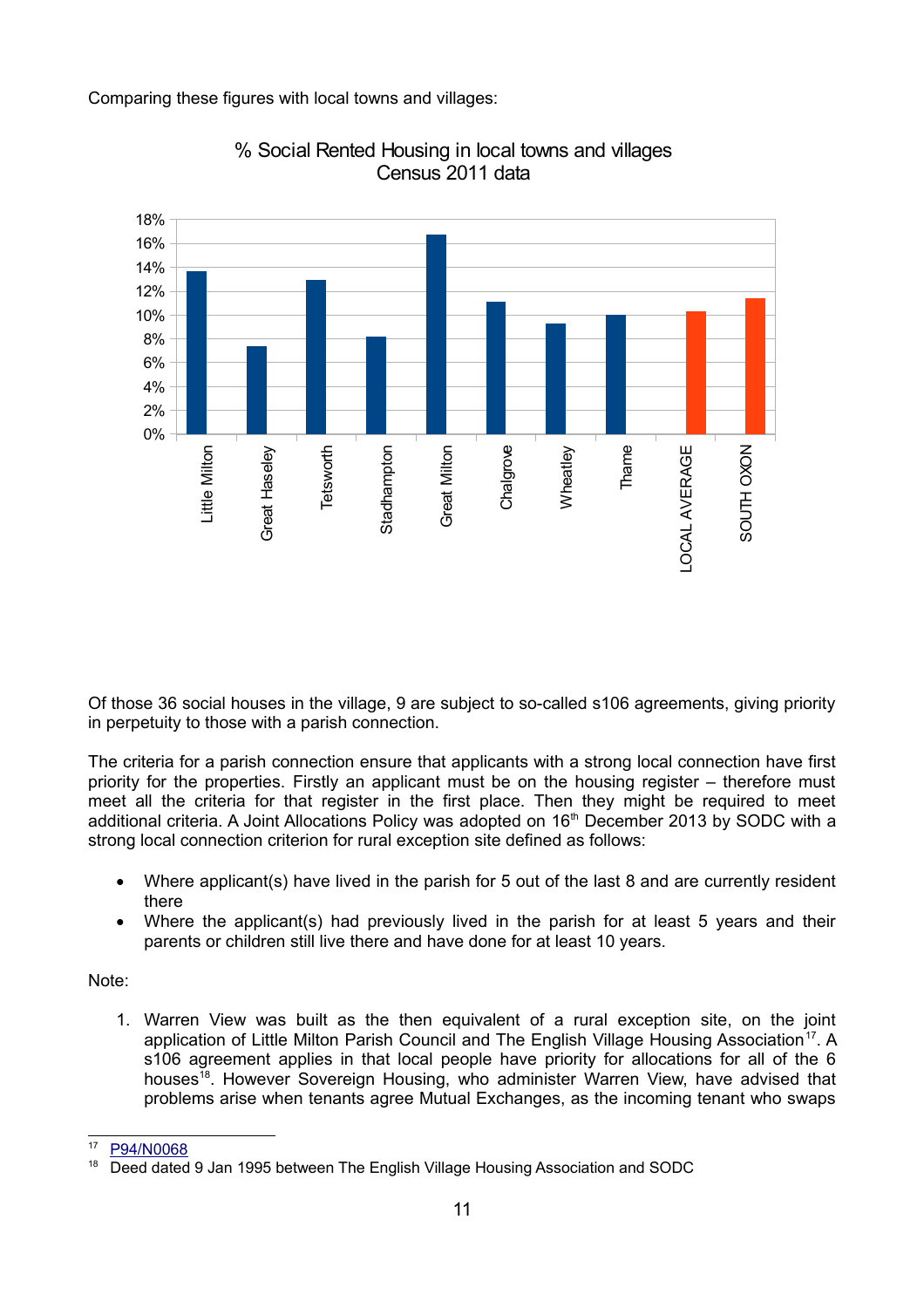their house does not have to meet the criteria as a local person. This then dilutes the purpose of the original development.

2. 3 SOHA houses on Thame Road are also subject to a s106 agreement, again giving priority to local people<sup>[19](#page-11-0)</sup>

## **LISTED BUILDINGS AND BUILDINGS OF HISTORIC INTEREST**

The core of the village is a Conservation Area<sup>[20](#page-11-1)</sup>. There are 28 listed buildings in the village, of which 24 are houses. In addition, 16 houses are of historic interest. Thus 19.5% of the housing stock is either listed or of historic interest.

### **SIZE OF HOUSES**

In 2011 $21$  data shows the following mix of house sizes, and the comparison with district and area figures:

| <b>Bedrooms</b> | <b>Number</b><br><b>Houses</b> | % of all Houses      |                   |                   |
|-----------------|--------------------------------|----------------------|-------------------|-------------------|
|                 |                                | <b>Little Milton</b> | <b>South Oxon</b> | <b>South East</b> |
|                 | 15                             | 7.7%                 | 7.7%              | 11.7%             |
| 2               | 30                             | 15.4%                | 23.7%             | 26.2%             |
| 3               | 72                             | 37.1%                | 39.9%             | 38.9%             |
| 4               | 56                             | 28.9%                | 20.7%             | 17.0%             |
| 5 or more       | 21                             | 10.8%                | 7.7%              | 6.0%              |



# % Houses with given number of bedrooms 2011

<span id="page-11-0"></span><sup>19</sup> Deed dated 16 May 2003 between SOHA and SODC

<span id="page-11-1"></span><sup>&</sup>lt;sup>20</sup> Little Milton Conservation Area Designated 11 December 1984

<span id="page-11-2"></span><sup>&</sup>lt;sup>21</sup> ONS 2011 Census Little Milton: Number of Bedrooms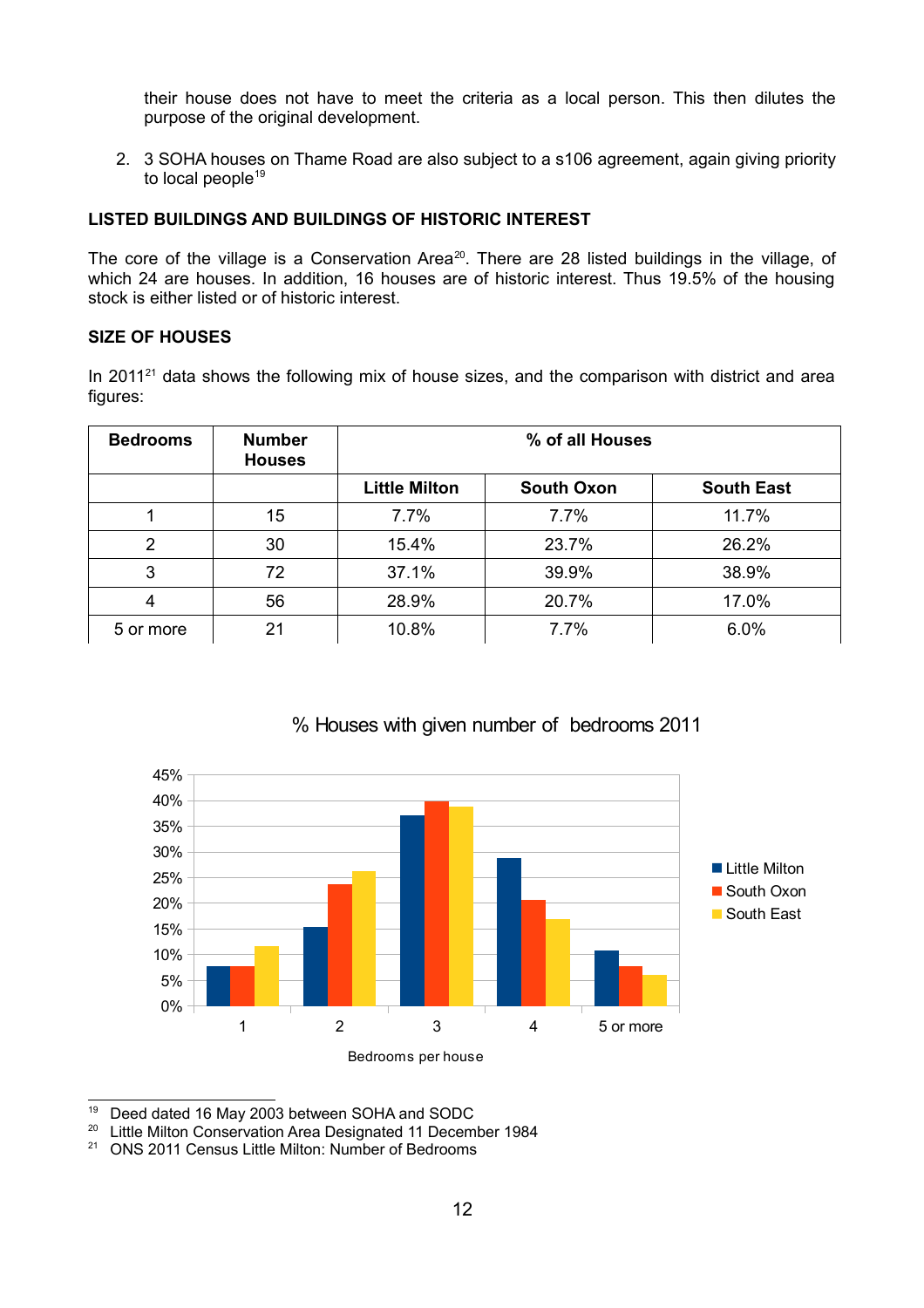The data from the Village Survey 2016 indicated a mix as follows:



No of bedrooms in houses 2016

Note: the sample in the 2016 survey was 73% of households, which may explain the slight variance in data compared with the 2011 census.

### **Types of Houses**

The figures for the types of houses compare as follows (Note: the Other category includes flats, maisonettes or apartments, of which there are only 2 in the village):



The village has an above-average number of detached houses. This data was verified in the 2016 Village survey.

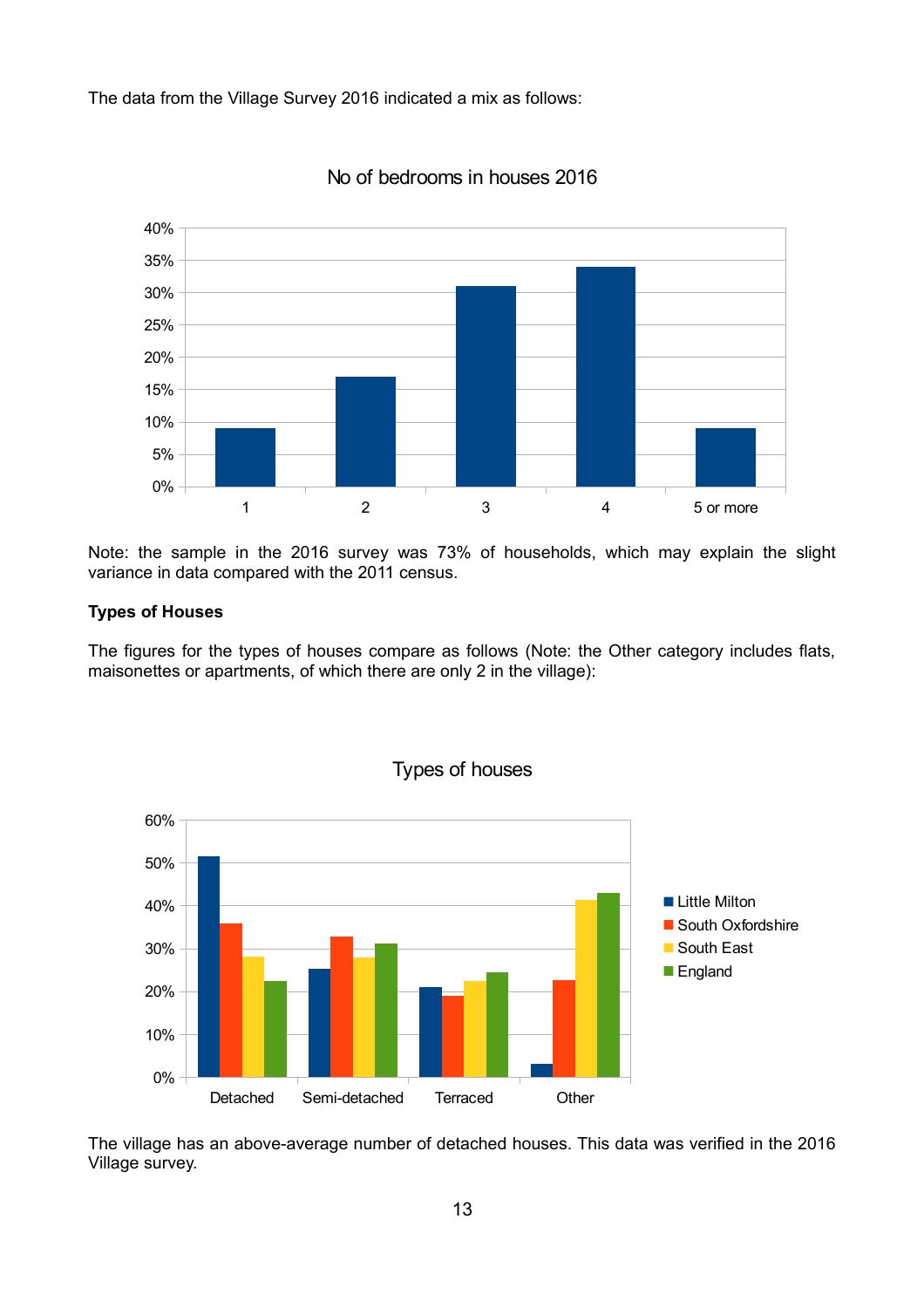# **CAR AVAILABILITY**

Households own cars as follows<sup>[22](#page-13-0)</sup>:

| No cars                                          | One car                                           | Two cars                                             | Three cars                                     | Four+ cars                                     |
|--------------------------------------------------|---------------------------------------------------|------------------------------------------------------|------------------------------------------------|------------------------------------------------|
| 10                                               | 50                                                | 95                                                   | 25                                             | 10                                             |
| 5.3% of 190<br>households<br>(England =<br>25.8% | 26.3% of 190<br>households<br>(England =<br>42.2% | 50.0% of 190<br>households<br>$(England =$<br>24.7%) | 13% of 190<br>households<br>$(England = 5.5%)$ | 5.3% of 190<br>households<br>$(England = 1.9)$ |

# **OTHER INFORMATION[23](#page-13-1)**

- Low deprivation
- Low % of working age claiming DWP benefits
- Low unemployment
- 25 People in the village work from home
- 43.3% of the population are educated to degree standard or above, against the average for England of 27.4%

Little Milton Parish Council **Example 2017** Final May 2017

<span id="page-13-0"></span><sup>22</sup>Census 2011 (table KS404EW)

<span id="page-13-1"></span><sup>&</sup>lt;sup>23</sup> Rural community profile for Little Milton ACRE Nov 2013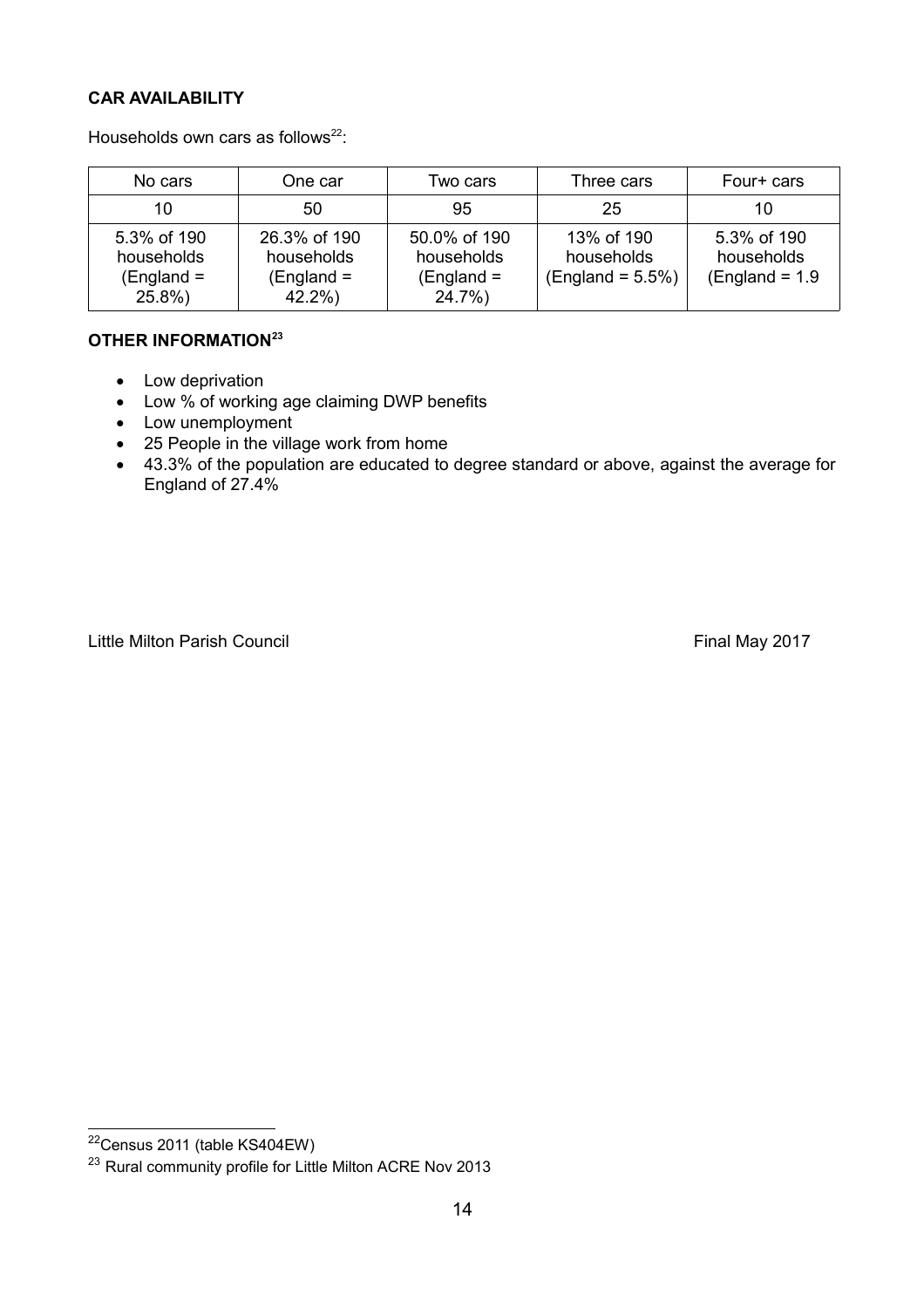#### **ANNEX A**

### **LIST OF RELEVANT POLICIES**

**The following key Core Strategy[24](#page-14-0) policies were relevant to Little Milton at the time of initiating the NDP process but by the time that process is complete, the Local Plan 2033 will be in effect, or nearly so. It is therefore necessary to review both the older Core Strategy policies and the emerging policies at the Local Plan 2033 2nd Preferred Options stage.** 

**Where significant changes have been proposed in the emerging Local Plan 2nd Preferred Options[25](#page-14-1), the proposed new policies are indicated in blue.**

#### **Policy CS1 Presumption in favour of sustainable development**

Planning applications which accord with the policies in the Development Plan (including, where relevant, Neighbourhood Plans) will be approved without delay, unless material considerations indicate otherwise.

Planning permission will also be granted where relevant policies in the Development Plan are out of date or silent unless:

- any adverse impacts of the proposal would significantly and demonstrably outweigh its benefits when assessed against the policies in the National Planning Policy Framework taken as a whole; or
- specific policies in the Framework or other material considerations indicate that development should be restricted.

#### **Policy CSS1 The overall strategy**

Proposals for development in South Oxfordshire should be consistent with the overall strategy of: …......

(iv) supporting other villages in the rest of the district by allowing for limited amounts of housing and employment and by the provision and retention of services; and

(v) outside the towns and villages, and other major developed sites, any change will need to relate to very specific needs such as those of the agricultural industry or enhancement of the environment.

#### **Proposed policy:**

#### **A minimum of 500 new homes will be delivered in the smaller villages through Neighbourhood Development Plans, infill development, and/or small suitable sites of up to 10 dwellings**

**Smaller villages, as defined in the settlement hierarchy, are likely to deliver 5%-10% growth, based on the number of dwellings at the 2011 census, minus completions since 2011 and outstanding commitments. The provision of 500 homes should be viewed as a minimum level of growth and will be met through small sites of 10 homes or less, and infi ll development, and will not be allocated by the local planning authority.**

### **Policy CSH2 Density**

On sites where housing development is acceptable in principle, a minimum density of 25 dwellings

<span id="page-14-0"></span><sup>24</sup>South Oxfordshire Core Strategy Adopted December 2012

<span id="page-14-1"></span><sup>&</sup>lt;sup>25</sup> SODC Local Plan 2033 2<sup>nd</sup> Preferred Options March 2017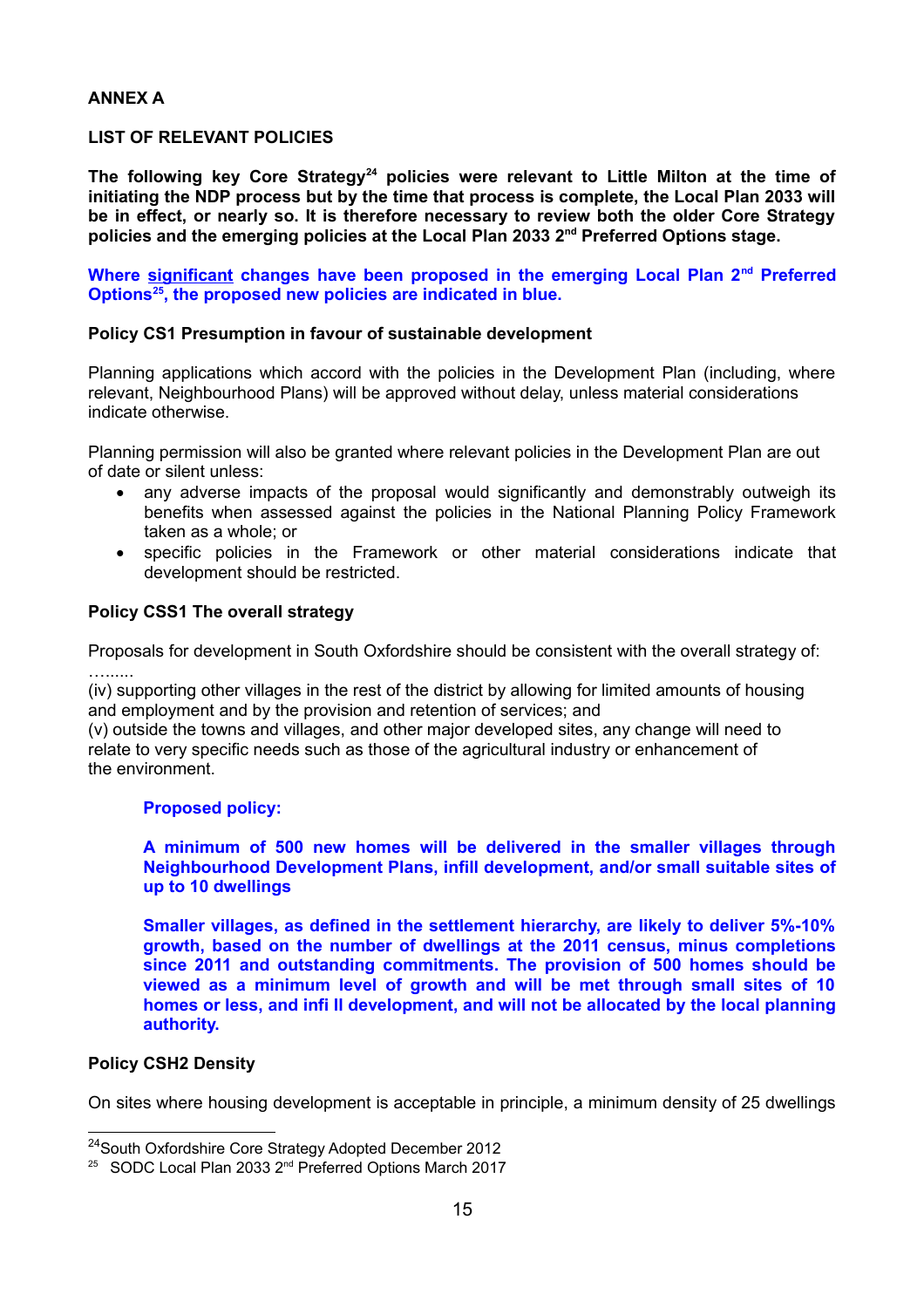per hectare (net) will be required unless this would have an adverse effect on the character of the area.

#### **Proposed Policy**

**All development will be expected to make an efficient use of land, with a density appropriate to the site and its surroundings, subject to a minimum density of 25 dwellings per hectare (dph).**

#### **Policy CSH3 Affordable housing**

40 per cent affordable housing will be sought on all sites where there is a net gain of three or more dwellings subject to the viability of provision on each site.

- In cases where the 40 per cent calculation provides a part unit a financial contribution will be sought equivalent to that part unit;
- A tenure mix of 75 per cent social rented and 25 per cent intermediate housing will be sought;
- With the exception of part units the affordable housing should be provided on site and the affordable housing should be mixed with the market housing;
- The housing should meet required standards and should be of a size and type which meets the requirements of those in housing need.

## **Proposed Policy – Affordable Housing**

**On all sites where there is a net gain of 11 or more dwellings the Council will require at least 40% of the dwellings to be affordable housing, subject to the viability of this provision on each site.** 

- **In cases where the 40% calculation provides a part dwelling a financial contribution will be sought equivalent to that part dwelling**
- **The tenure mix of the affordable housing will be 75% social rented and 25% shared ownership by the most up to date housing evidence**
- **With the exception of part dwellings, the affordable housing should be provided on site and the affordable housing should be mixed with the market housing**
- **The affordable housing should meet required standards and should be of a size and type which meets the requirements of those in housing need.**

### **Policy CSR1 Housing in villages**

In order to contribute to the present and future economic, environmental and social sustainability of the villages, housing will be allowed where the scale and nature of the development is as follows:

|                  | <b>Allocations</b> | <b>Infill</b>         | <b>Rural exceptions</b> |
|------------------|--------------------|-----------------------|-------------------------|
| Smaller villages | No                 | Sites of up to 0.2ha* | Yes if need shown       |

\*Equivalent to 5-6 houses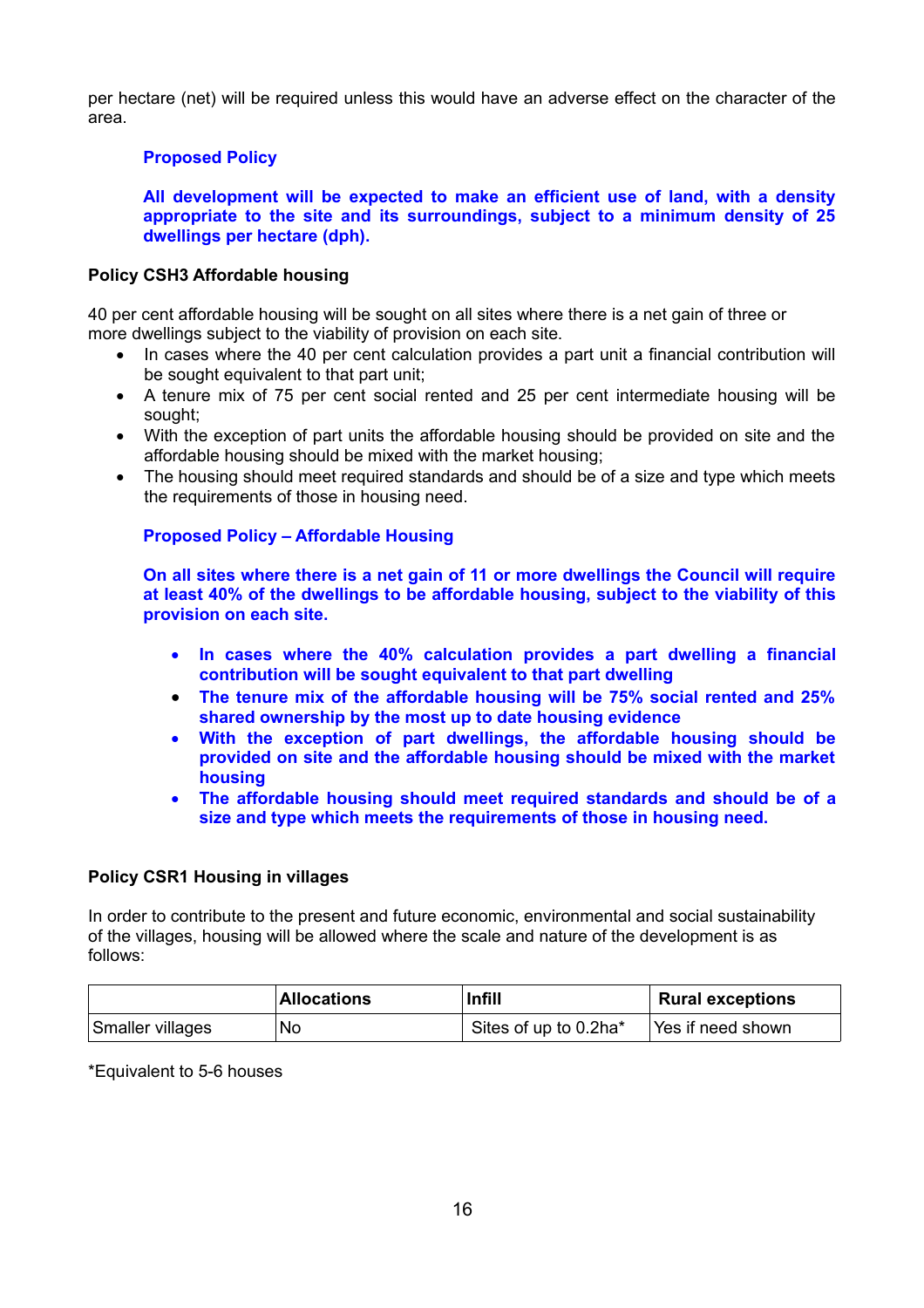#### **Proposed Policy**

**A minimum of 500 new homes will be delivered in the smaller villages through Neighbourhood Development Plans, infill development, and/or small suitable sites of up to 10 dwellings**

**Smaller villages, as defined in the settlement hierarchy, are likely to deliver 5%-10% growth, based on the number of dwellings at the 2011 census, minus completions since 2011 and outstanding commitments. The provision of 500 homes should be viewed as a minimum level of growth and will be met through small sites of 10 homes or less, and infill development, and will not be allocated by the local planning authority.**

All development should respect national designations such as Green Belt and should conserve and enhance the natural beauty of the Areas of Outstanding Natural Beauty. Suitably designed and located development at an appropriate scale that facilitates the economic and social well-being of such areas, especially in the Larger Villages in the Areas of Outstanding Natural Beauty will be supported. This includes the provision of adequate housing to meet identified local needs. Local character and distinctiveness will be protected and the requirements of relevant development plan policies will be met.

Redevelopment proposals in all categories of settlement may be acceptable but will be considered on a case by case basis through the development management process in line with other policies in the Development Plan.

#### **Policy CSR2 Employment in Rural Areas**

Planning permission will be granted for proposals which support the economy of the rural areas through:

- schemes for agricultural diversification and the re-use of rural buildings;
- small-scale infill schemes in villages including mixed housing and employment schemes;
- working at home;
- schemes which support agricultural production and the retention of functioning farm units; and
- schemes which support tourism based on the character of the area.

#### **Proposed Policy**

**Proposals for sustainable economic growth in the countryside and rural areas will be supported. We will:** 

- **Support the sustainable growth and expansion of all types of business and enterprise in rural areas, both through conversion of existing buildings and well-designed new buildings• Promote the development and diversification of agricultural and other land-based rural businesses**
- **Support sustainable rural tourism and leisure developments that benefit businesses in rural areas, communities and visitors, and which respect the character of the countryside. This will include supporting the provision and expansion of tourist and visitor facilities in appropriate locations where identified needs are not met by existing facilities in rural service centres; and**
- **Promote the retention and development of local services and community facilities in villages, such as local shops, meeting places, sports venues, cultural buildings, public houses and places of worship.**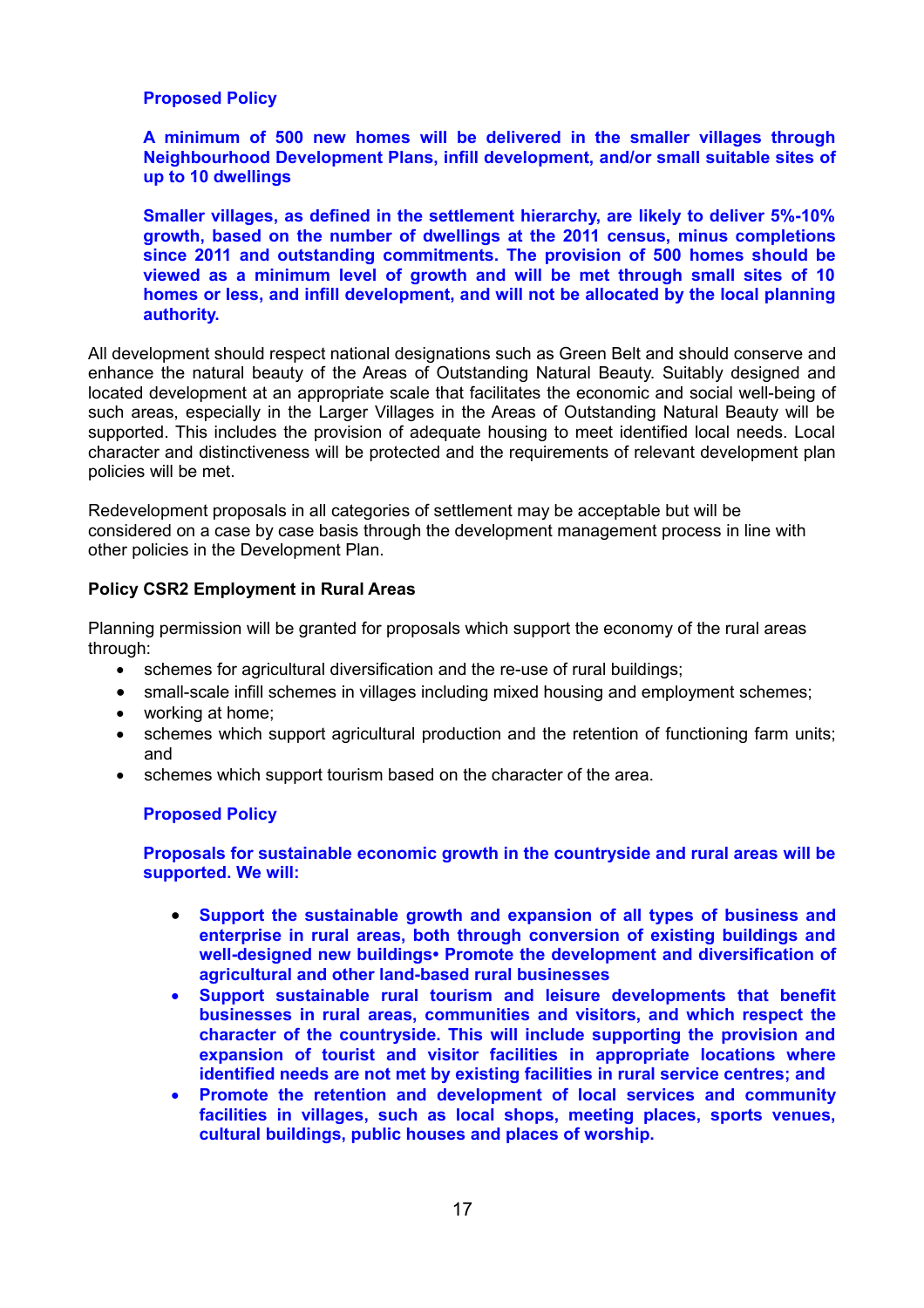# **Policy CSR3 Community facilities and rural transport**

Proposals which result in the provision of facilities and services in the rural areas will be encouraged, those which result in the loss of services and facilities will be resisted. Rural transport initiatives that improve movement particularly to access services and employment will be encouraged.

### **Policy CSEN1 Landscape**

The district's distinct landscape character and key features will be protected against inappropriate development and where possible enhanced.

(i) Where development is acceptable in principle, measures will be sought to integrate it into the landscape character of the area.

(ii) High priority will be given to conservation and enhancement of the Chilterns and North Wessex Downs Areas of Outstanding Natural Beauty (AONBs) and planning decisions will have regard to their setting. Proposals which support the economies and social well being of the AONBs and their communities, including affordable housing schemes, will be encouraged provided they do not conflict with the aims of conservation and enhancement. (iii) The landscapes and waterscapes of the River Thames corridor will be maintained and where possible enhanced as will the setting and heritage of the river for its overall amenity and recreation use.

## **Policy CSEN2 Green Belt**

The special character and landscape setting of Oxford will be protected by the Oxford Green Belt, the boundary is shown on the Adopted Policies Map.

A local review of the Green Belt will take place at Berinsfield.

Policy CSR1 allows for limited amounts of new housing through infilling in some Green Belt villages however planning permission will not be granted for development within the Oxford Green Belt that is contrary to national policy guidance in the NPPF and the purposes of including land within the Green Belt.

The following are key previously developed sites in the Green Belt:

- Oxford Brookes University campus at Holton
- Culham Science Centre
- Culham No.1 Site
- Sandford Sewage Treatment Works

### **Policy CSEN3 Historic Environment**

The district's designated historic heritage assets, both above and below ground such as:

- nationally designated assets including listed buildings, historic parks and gardens, historic battlefields and Scheduled Ancient Monuments;
- conservation areas; and
- their settings

will be conserved and enhanced for their historic significance and their important contribution to local distinctiveness, character and sense of place.

This will be carried out through:

- conservation area appraisals/reviews;
- management plans:
- designating new conservation areas where appropriate;